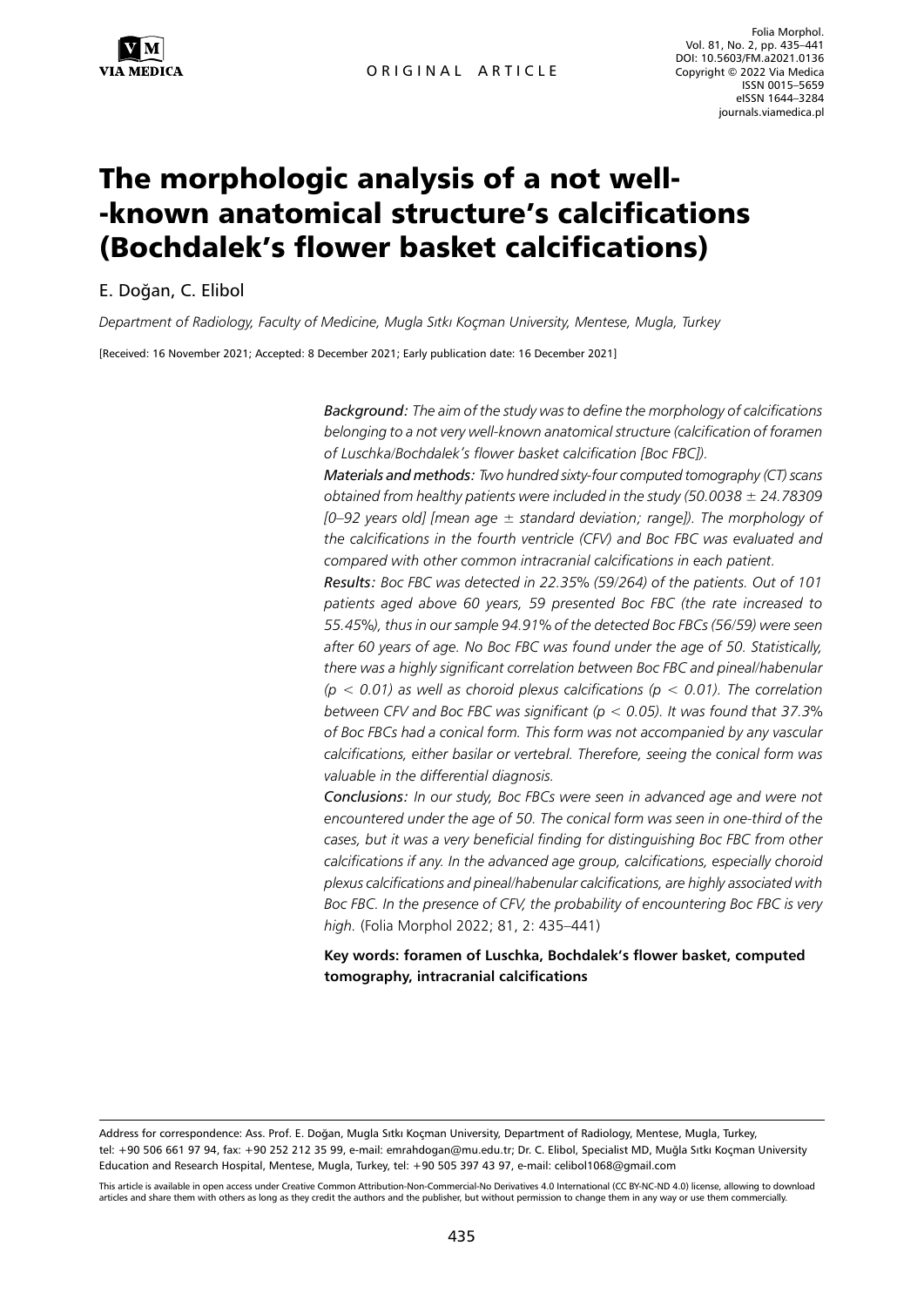### INTRODUCTION

Outward indentation of the choroid plexus from the foramen of Luschka, also known as Boc FB, was first found by the Czech anatomist Vincent Alexander Bochdalek (1801–1883), who also described the Bochdalek hernia [16]. Although this finding is relatively common, it does not take place in radiological reports and is often overlooked [11]. So far, studies on this subject are based on examination with magnetic resonance imaging (MRI). The morphology of Boc FBC is emphasized in MRI studies. However, Boc FB can also be calcified like the choroid plexus. While MRI shows anatomical structure very well, calcifications are technically the weak point for this method. Therefore, our study was based on non-contrast computed tomography (CT) since it is the gold standard for calcification assessment. To the best of our knowledge, our study is the first CT study on this subject and there is no detailed information in English literature about Boc FB calcifications (Boc FBC). It is important to know the features of calcifications along with the part of the choroid plexus in this region. Since calcifications don't occur in all of the parts of Boc FB, it may be confused with the surrounding non-calcified fragment, haemorrhages and with cerebellopontine angle masses because this entity is not well-known by some radiologists [3, 11, 22]. Although textbooks express that the distinction between haemorrhage and calcifications can be made with coarse morphology and measurements of Hounsfield units (HUs), there are many pitfalls. Based on calcium amount and region of interest cursor, the HU values change [12]. Since vascular calcifications and Boc FBCs are seen in the same age group, when the vessel is tortuous, the Boc FBCs and vascular locations overlap and can be confused. Therefore, calcifications of the vertebral and basilar arteries are part of the differential diagnosis of Boc FBC due not only to the age group but also to the location [3, 11, 12, 18, 22].

When we mention choroid plexus calcifications, usually calcifications of the lateral ventricle or rarely the plexus part of the third ventricle come to mind. However, the choroid plexus extends to the fourth ventricle and can reach variationally cerebellopontine cistern via foramen of Luschka. In other words, calcifications originating from the choroid plexus can be seen not only in the lateral ventricle and the third ventricle but also on the wall of the fourth ventricle as well as out of the ventricles, such as Boc FBC [15, 22].

Some areas such as the basal ganglia, the pineal/ habenular glands, other parts of choroid plexus and vascular structures tend to calcify with ageing [25]. As far as we know, the relationship between these calcifications and Boc FBCs has been also compared for the first time in our study.

The study aims to help prevent erroneous reporting by identifying the morphology of a not well-known variational anatomical structure's calcification 'Boc FBC'.

## MATERIALS AND METHODS

This study was approved by Muğla Sıtkı Koçman University Human Research Ethics Committee with the document number: 200027/2020. The design and conduct of the study were in accordance with the general principles set out in the Declaration of Helsinki. The patients who underwent CT scans between January 2016 and June 2021 for various indications were retrospectively evaluated in terms of Boc FBC and accompanying intracranial calcifications. All of the images were obtained from picture archiving communication systems.

Power analysis was performed with a G-power test. An appropriate sample size was calculated at 111 for creating 0.95 (actual power: 0.9503016, critical t: 1.6589535). Power (1- $\beta$  prob) based on 0.05 alfa error prob. The number of patients in our study was sufficient. Two hundred sixty-four CTs of healthy patients (50.0  $\pm$ ± 24.78/0–92 years old [mean *±* standard deviation/ /range]) as 120 (45.5%) females and 144 (54.5%) males were included in the study. We excluded 34 patients from the study because of the following medical reasons: 23 patients had different major pathologies (mass, infarct, aneurysm, infection, bleeding), 9 had history of operation, 2 had motion artifacts.

Cranial CT scans were performed with a 256-slice multi-detector CT scanner (Somatom, Siemens Healthcare, Erlangen, Germany). The protocol used for cranial CT is as follow: voltage/ampere: 120 kV/35 mA, applied radiation dose: 55–60 mGy, time interval: 1 Sn, slice thickness: 0.6 mm. Evaluation windows are width (W): 80, length (L): 40 for brain, W: 2800, L: 600 for temporal bones, W: 350–400, L: 20–60 for soft tissues.

Double-blind evaluation method was used in the study. Cranial CTs were evaluated separately by 2 radiologists. If a discrepancy was found in the evaluation's result, the cases were re-evaluated by both observers and a common consensus was achieved. The calcifications of fourth ventricle (CFV) were evaluated and classified according to anterior, posterior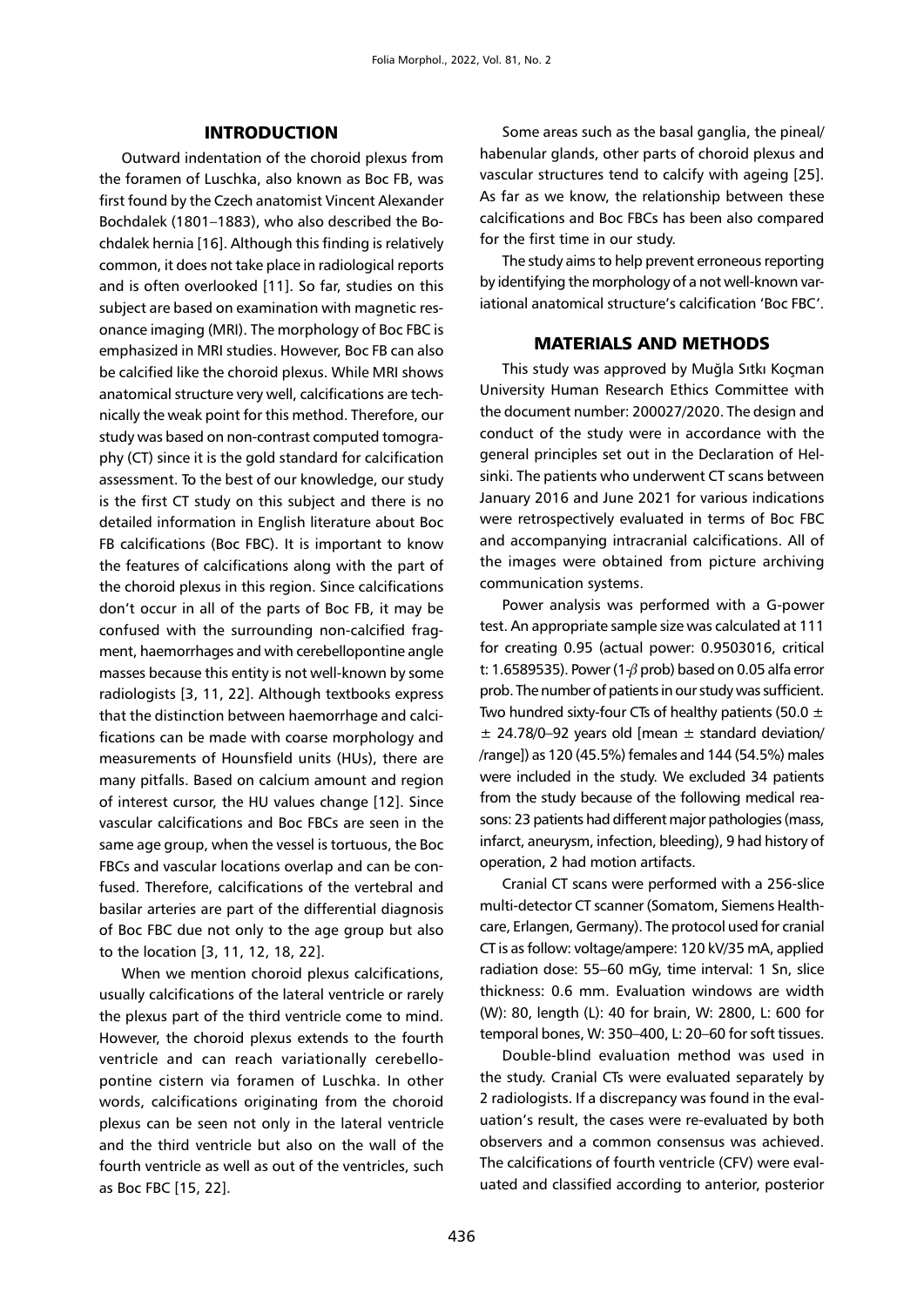

**Figure 1.** Box pilot figure shows age distribution of studied calcifications and study population; CFV — calcification of fourth ventricle; Boc FBC — calcification of foramen of Luschka/Bochdalek's flower basket calcification.

and lateral localisation. Both Boc FBCs were classified as unilateral and bilateral and the measurements were divided into three groups according to size of the calcifications: < 10 mm, between 5 mm and 10 mm, < 5 mm. If there was more than a 10% of difference between the sizes of the calcification, it was considered asymmetric, otherwise it was considered symmetrical. The morphological forms of the calcifications were also taken into account. They were classified into three different groups: linear, oval/nodular and conic. Besides, the presence of four common intracranial calcifications (calcifications of basal ganglion, habenular/pineal gland, choroid plexus, and vascular structures) was assessed. They were cross-matched with Boc FBC and associations were evaluated. The assessed calcifications are shown in Figure 1.

#### **Statistical analysis**

The data were stored on a Microsoft Office Excel file (Excel 2010, Microsoft). Statistical software (SPSS, version 22.0, IBM) was used for analysis. Student's t-test was used for the means of normally distributed data, and Mann-Whitney U test was used for parametric data that did not show normal distribution. Pearson  $\chi^2$  analysis was performed to evaluate the relationship between the categorical variables.  $P \leq 0.05$  was considered significant.

## RESULTS

In 3.78% (10/264) of the patients wall CFV was found. Five of the them were located on the posterior wall, 3 on the anterior wall and 2 on the lateral wall. Five of these 10 patients had concomitant Boc FBC, and all of them were bilateral. Out of 10 patients with CFV, 9 had also choroid plexus calcifications, 9 had pineal and/or habenular gland calcifications, 3 had basal ganglia calcifications and 2 of them had vertebral artery calcifications. The mean age of the patients with CFV was  $61.6 \pm 19.05$  years old and age range was 36–89 years old. Eight of the patients with CFV were males and 2 were females. There was statistically significant male predominance ( $p = 0.042$ ).

Boc FBC was detected in 22.35% of our sample (59/264) (72.6 ± 12.9; 8–92 years old [age *±* standard deviation; age range]). Out of 59 patients with Boc FBC, 5 (8.47%) had concomitant CFV. There was no statistically significant gender difference ( $p = 0.76$ ). 69.5% of the Boc FBCs were bilateral. 53.7% of bilateral Boc FBCs were symmetrical while 46.3% of them were asymmetric. 52.6% of unilateral Boc FBCs was located at right while 47.4% were at left. 57.7% of the calcifications were  $< 5$  mm, 25.4% of the calcifications were between 5 mm and 10 mm, 16.9% of the calcifications were  $> 10$  mm.

Shapes of Boc FBC were evaluated. 37.3% of the patients had conic shaped Boc FBCs. Regarding the conical-shaped calcifications, the percentage of calcifications whose size was  $> 10$  mm, 5 mm to 10 mm and < 5 mm was 45.5%, 31.8%, and 22.7%, respectively.

For the Boc FB calcifications whose size was < 5 mm, 41.2% were linear, 44.1% were oval or nodular and 14.7% were conic. For the Boc FB calcifications whose size was  $> 5$  mm, the rates of linear and conic forms were respectively at 32% and 68%. Oval/ /nodular calcifications were not present in this group. Boc FBCs were accompanied by calcifications of basal ganglia, pineal/habenular, choroid plexus and vascular structures. The rates of these calcifications were respectively 20.3%, 94.9%, 93.2% and 39%. When only the patients with Boc FBCs were taken into account  $(n = 59)$ , there were highly statistically significant correlations between Boc FBC and choroid plexus calcifications as well as pineal/habenular calcifications  $(p < 0.01)$  but this relationship was not mutual. Out of all patients ( $n = 264$ ), basal ganglia, pineal/ /habenular, choroid plexus and vascular calcifications were seen respectively at the rate of 8.7% (23/264), 81.1% (214/264), 78.8% (208/264), 14.8% (39/264).

The rates of Boc FB in patients with basal ganglia calcifications and vascular structures calcifications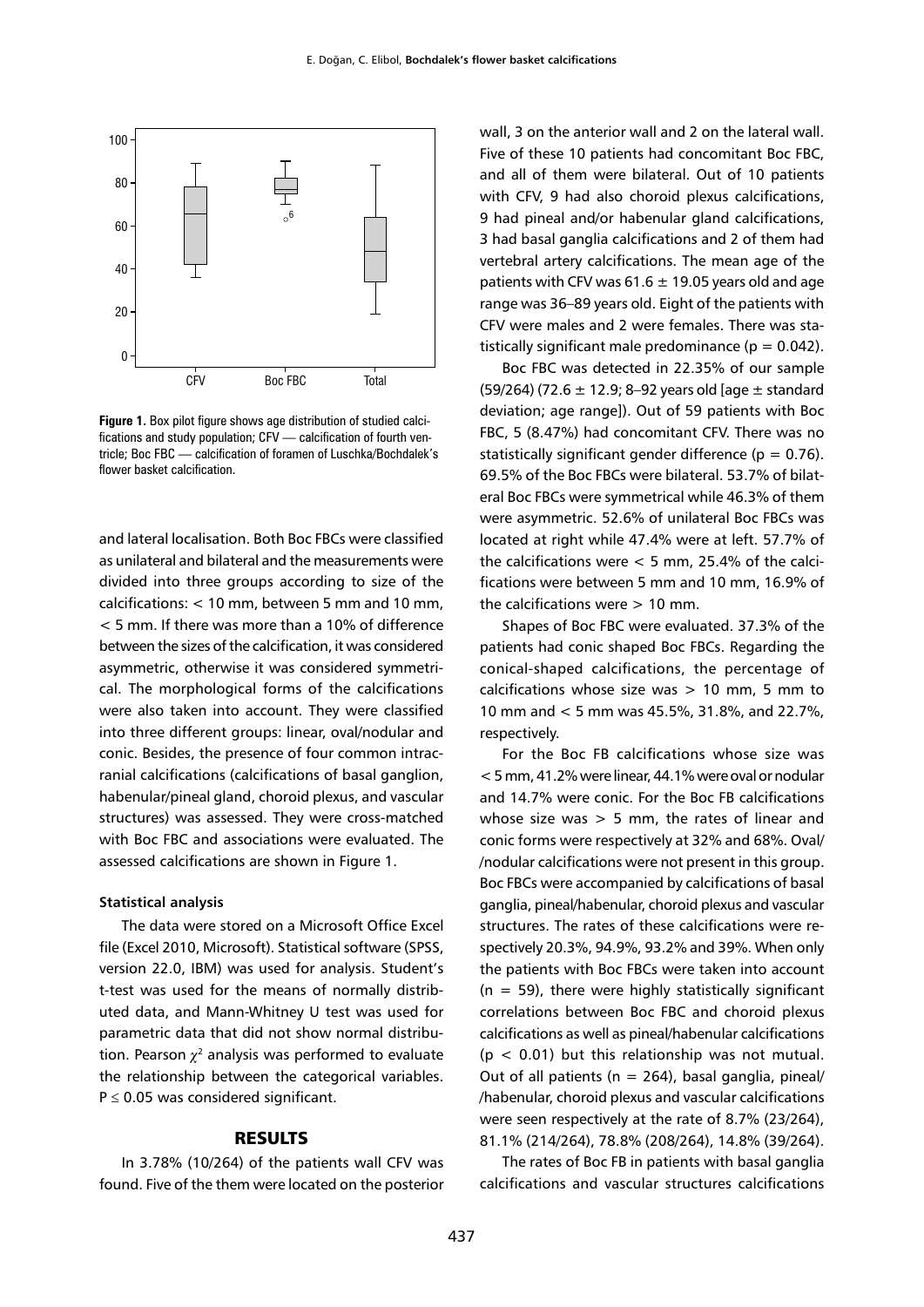were respectively 52.2% (12/23) and 59% (23/39). In the comparison to other intracranial calcifications, the correlations between Boc FB and calcifications of the basal ganglia/vascular structures were statistically significant ( $p < 0.05$ ).

The rates of Boc FB in patients with pineal/habenular calcifications and choroid plexus calcifications were respectively 26.2% (56/214) and 26.4% (55/208). However, according to both Pearson  $\chi^2$  test and Whitney-Mann U tests, there was no statistically significant correlation for the latter ( $p > 0.05$ )

Demographic, morphometric findings and relation with other intracranial calcifications are shown in Table 1.

As for CFV, Boc FBC and total population, age was taken into account. The distribution of age groups from largest to smallest was respectively CFV > Boc  $FB$  > study population. The distribution is shown with a box plot graphic in Figure 1.

## **DISCUSSION**

Boc FB is the overextension of the choroid plexus of the fourth ventricle towards the cerebellopontine angle. Bulbous terminal parts, also known as cornucopiae, are peripheral linear parts of Luschka where the choroid plexus is located and the farthest pieces that include choroid plexus tissue. Body and cornucopiae create an appearance similar to flower basket which gives the name of the anatomical structure [6]. Choroid plexus of the fourth ventricle originates from mesenchymal epithelium [19]. It is constituted by a central portion and lateral parts. The central portion is located on the posterior side of the fourth ventricle while the other parts cover the lateral faces [1, 13].

Anatomical definition is essential because calcifications occur in the same location as the choroid plexus. Foramen of Luschka is therefore a border between the lateral parts and Boc FB, if there is any [14, 24]. Boc FB was considered to be a blind-ending outward extension of the fourth ventricle choroid plexus when this structure was first described by Bochdalek. Later, it was understood that it includes linear structures [11, 19, 24].

In our study, we evaluated Boc FBC besides CFV. There was a significant difference between the frequency of Boc FBCs and CFV. While Boc FBCs were detected in 59 patients, only 10 patients had CFV. Boc FBC accompanied CFV in 50% of patients. But this relationship was not reciprocal. Out of all patients **Table 1.** The characteristic and prevalence of Boc FBC and the associated calcifications

| Parameter ( $n = 59$ )                     | <b>Values</b>                 | Percentage  |
|--------------------------------------------|-------------------------------|-------------|
| Age $\pm$ standard deviation;<br>age range | $72.6 \pm 12.9$ ;<br>$8 - 92$ |             |
| Gender (male/female)                       | 29/30                         | 49.2%/50.8% |
| Unilateral/bilateral                       | 18/41                         | 30.5%/69.5% |
| Symmetrical/asymmetric (bilateral)         | 22/19                         | 53.7%/46.3% |
| Left/right (unilateral)                    | 10/9                          | 52.6%/47.4% |
| Size:                                      |                               |             |
| $>10$ mm                                   | 10                            | 16.9%       |
| $5-10$ mm                                  | 15                            | 25.4%       |
| $< 5$ mm                                   | 34                            | 57.7%       |
| Conic shape:                               |                               |             |
| Present                                    | 22                            | 37.3%       |
| Absent                                     | 37                            | 62.7%       |
| Diameter of conic shaped Boc FBC:          |                               |             |
| $>10$ mm                                   | 10                            | 45.5%       |
| $5-10$ mm                                  | 7                             | 31.8%       |
| $< 5 \text{ mm}$                           | 5                             | 22.7%       |
| Morphology of $< 5$ mm Boc FBC:            |                               |             |
| Linear                                     | 14                            | 41.2%       |
| Oval or nodular                            | 15                            | 44.1%       |
| Conic                                      | 5                             | 14.7%       |
| Morphology of $> 5$ mm Boc FBC:            |                               |             |
| Linear                                     | 8                             | 32.0%       |
| Oval or nodular                            | 0                             |             |
| Conic                                      | 17                            | 68.0%       |
| Basal ganglion calcifications:             | 12/59                         |             |
| Present                                    | 12                            | 20.3%       |
| Absent                                     | 37                            | 79.7%       |
| Pineal habenular calcification:            | 56/59                         |             |
| Present                                    | 56                            | 94.9%       |
| Absent                                     | 3                             | 5.1%        |
| Choroid plexus calcification:              | 55/59                         |             |
| Present                                    | 55                            | 93,2%       |
| Absent                                     | 4                             | 6.8%        |
| Vertebral artery calcification:            | 23/59                         |             |
| Present                                    | 23                            | 39.0%       |
| Absent                                     | 36                            | 61.0%       |

Boc FBC — calcification of foramen of Luschka/Bochdalek's flower basket calcification

with Boc FBC, only 8.5% of patients had CFV. The samples are demonstrated in Figure 2.

Sharifi et al. [23] divided the Boc FBC into two parts which is similar to the definition of CFV. Ac-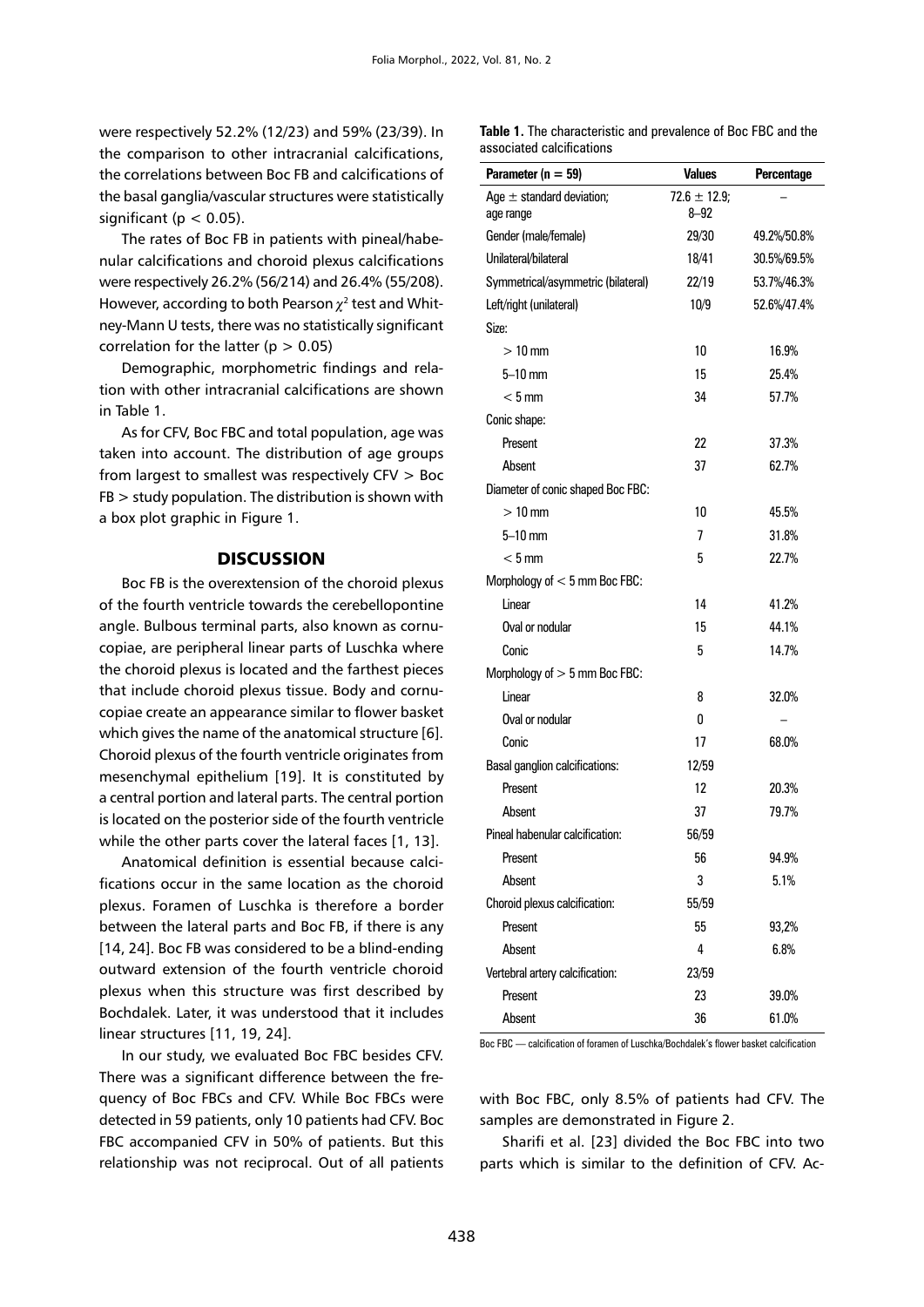

**Figure 2. A.** Point calcification (arrowhead) on the posterior wall of the fourth ventricle in 56-year-old female patient; **B.** Bilateral linear calcification of foramen of Luschka/Bochdalek's flower basket calcification (Boc FBC) in a 77-year-old female patient (cut arrowhead); **C.** A 84-year-old male patient with obvious circular left vertebral artery calcification (small arrowhead). Conical Luschka calcification on the left in a 65-year-old female patient (arrowhead).

cording to this study, the average choroid plexus extension after the foramen of Luschka was about 5–6 mm. However, according to our study, especially in elderly patients, Boc FBCs extend to 2 cm far from the centre. This different result shows that tortious basilar and vertebral artery calcifications can overlap with Boc FBCs in the cerebellopontine angle [23]. Bradac et al. [4] found symmetry between two sides of the choroid plexuses of the fourth ventricle in 96.5% of 57 brain dissections. Even though the choroid plexuses are symmetric, their calcification may not be symmetrical. In our study, CFVs were located at different points and asymmetric. Out of all the patients with Boc FBC, 30.5% had unilateral calcifications and only 53.7% of the patients that had bilateral calcifications presented symmetry.

Aneurysms, haemorrhages, cerebellopontine angle masses and tumours take part in the differential diagnosis of Boc FBCs on CT and MRI [11]. In our study, Boc FBCs were conical shaped with a rate of 37.29%. This shape is not an appearance seen in the pathologies cited above for the differential diagnosis. In the case of the conical-shaped calcifications being over 5 mm, the ratio significantly increased (17/25; 68%). Conical shaped calcifications were never detected among the vertebral artery calcifications seen in the same region. According to our study, conical form is not seen in every patient but it is evidence of Boc FBC if any. As far as we know, it is a new sign and there is no information about this sign in the literature.

It is well known that MRI is better in the demonstration of the choroid plexus. CT cannot show clearly Boc FB. However, CT is superior to MRI in the detection of calcifications. For this reason, we preferred non-contrast CT instead of MRI [11, 24].

Among the patients with Boc FBCs, 94.91% were over 60 years of age. No Boc FBC was found in the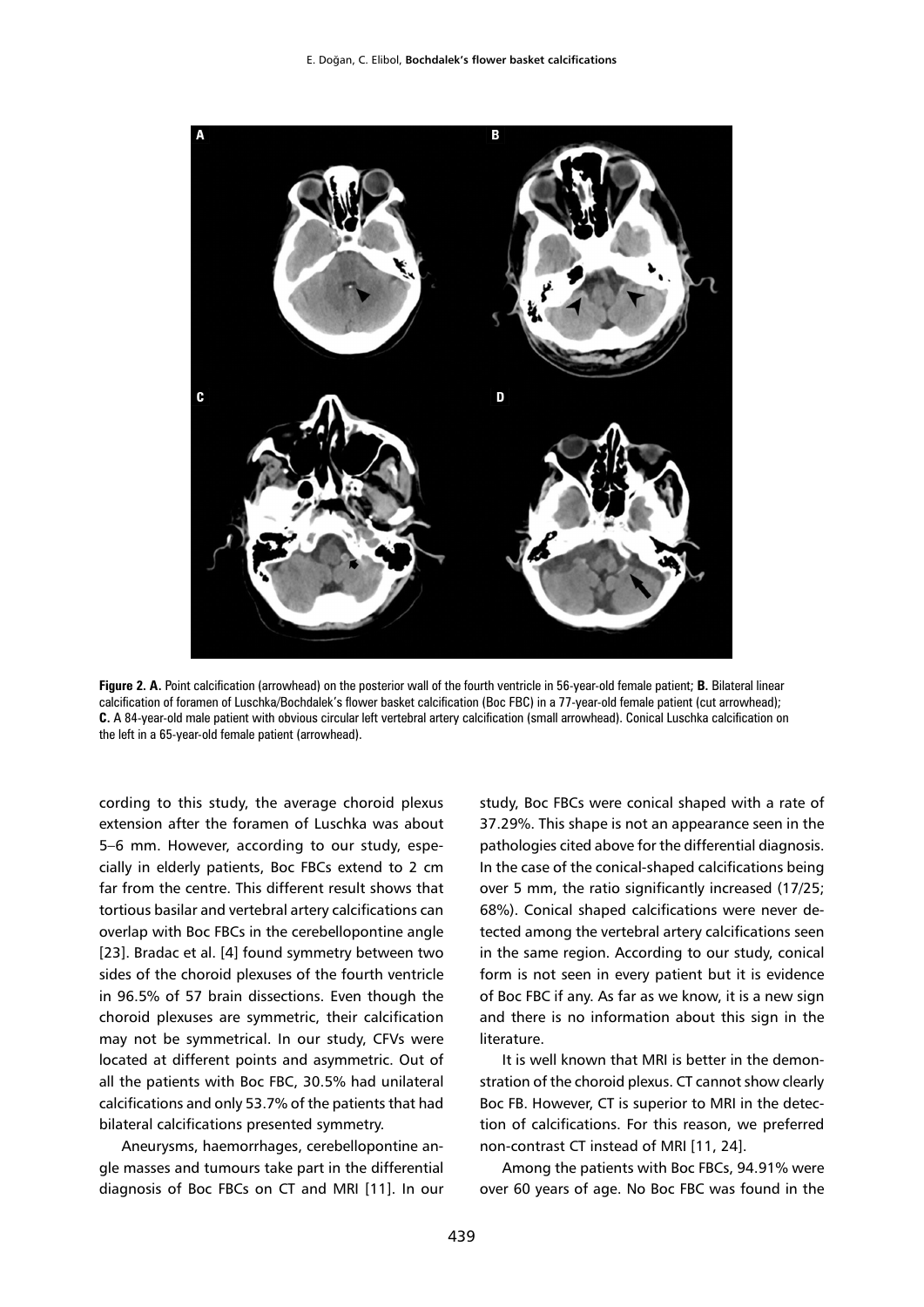patients under 50; therefore, other diagnoses should be considered in this age group. In elder patients, vascular calcifications included in the differential diagnosis of Boc FBC are vertebral, basilar, anterior inferior cerebellar artery and posterior inferior cerebellar artery calcifications. Venous sinus calcifications may present similar appearances in the initial period. In younger patients, haemorrhages and calcified masses should be primarily considered in the differential diagnosis [5, 8–10, 21].

Intracranial calcifications are caused by calcium and iron deposition with ageing in especially highly vascularised localisations. They are almost always observed during CT examinations. In some cases, these can be linked to pathologies. However, they are often considered physiological when no concomitant disease can be identified [5, 7]. Since intracranial calcifications increase with age [2], they seem associated with the aging process [26].

Modic et al. [17] found that the incidence of lateral ventricular choroid plexus calcifications was 0.5% in the first decade and 86% in the eighth decade. In our study, Boc FBCs were compared with other intracranial calcifications. There is a high rate of association with choroid plexus calcifications and habenular/ /pineal calcifications. The association rate of Boc FB with choroid plexus calcifications, habenular/pineal calcifications, vertebral calcifications and basal ganglia calcifications was respectively 94.9%, 93.2%, 39.0%, and 20.3%.

Let's point that heterotopic ossification is a different entity that must be differentiated from calcifications. It refers to a large amount of bone and is seen mainly in the extremities. However, heterotopic ossifications may occur because of thermal traumas and surgical procedures of the intracranial region in the head or in soft tissue [20].

The study has some limitations. First, the study was retrospective and a limited number of patients had both MRI and CT; therefore, Boc FBCs were only assessed from CT and the volume of Boc FB omitted. Secondly, since the article length is limited, only the most common four intracranial calcifications were chosen and compared with Boc FBC.

## **CONCLUSIONS**

There are very limited studies about Boc FB and its calcifications. In other words, Boc FBCs are an underreported finding in the literature. This entity is important because it can be confused with very important pathologies like haemorrhage or calcified masses. Although, it is reported that Boc FBs are symmetrical, according to our results their calcifications are rarely symmetrical. This condition has increased the margin of error. According to our study's results, Boc FBCs are seen in the advanced age group and re not encountered under the age of 50. The conical form is seen in one-third of the cases but it is a very beneficial finding for distinguishing Boc FBC from other calcifications, if any. The advanced age group calcifications especially choroid plexus calcifications and pineal/habenular calcifications are highly associated with Boc FBC. In the case of the presence of CFV, Boc FBCs accompany at a high rate.

### **Conflict of interest:** None declared

#### **REFERENCES**

- 1. Adigun OO, Al-Dhahir MA. Anatomy, Head and Neck, Cerebrospinal Fluid. In: StatPearls [Internet]. Treasure Island (FL): StatPearls Publishing; 2022 Jan. 2021 Jul 26.
- 2. Al-Ameri L, Al-Zuhairi E, Al-Shirwani H. Prevalence of pineal gland and choroid plexus calcification among iraqi patients attending CT scan units. Int J Morphol. 2021; 39(1): 244–251, doi: [10.4067/s0717-95022021000100244.](http://dx.doi.org/10.4067/s0717-95022021000100244)
- 3. Barany L, Baksa G, Patonay L, et al. Morphometry and microsurgical anatomy of Bochdalek's flower basket and the related structures of the cerebellopontine angle. Acta Neurochir (Wien). 2017; 159(8): 1539–1545, doi: [10.1007/](http://dx.doi.org/10.1007/s00701-017-3234-9) [s00701-017-3234-9](http://dx.doi.org/10.1007/s00701-017-3234-9), indexed in Pubmed: [28584917](https://www.ncbi.nlm.nih.gov/pubmed/28584917).
- 4. Bradac GB, Simon RS, Fiegler W, et al. A radioanatomical study of the choroid plexus of the fourth ventricle. Neuroradiology. 1976; 11(2): 87–91, doi: [10.1007/BF00345019](http://dx.doi.org/10.1007/BF00345019), indexed in Pubmed: [948365](https://www.ncbi.nlm.nih.gov/pubmed/948365).
- 5. Daghighi MH, Rezaei V, Zarrintan S, et al. Intracranial physiological calcifications in adults on computed tomography in Tabriz, Iran. Folia Morphol. 2007; 66(2): 115–119, indexed in Pubmed: [17594669](https://www.ncbi.nlm.nih.gov/pubmed/17594669).
- 6. Engelhardt E, Moreira DM. Bochdalek's flower basket. Rev Bras Neurol. 2019; 55(3).
- 7. Granger A, Kim S, Kollias T, et al. Ossification of the falx cerebri: A review. Transl Res Anat. 2017; 7: 20–22, doi: [10.1016/j.tria.2017.06.004.](http://dx.doi.org/10.1016/j.tria.2017.06.004)
- 8. Guo Z, Li D, Xie Y, et al. Secondary cerebellopontine angle oligodendroglioma after cranial irradiation: A case report and literature review. Int J Neurosci. 2021 [Epub ahead of print]: 1–7, doi: [10.1080/00207454.2021.1929209](http://dx.doi.org/10.1080/00207454.2021.1929209), indexed in Pubmed: [33975502](https://www.ncbi.nlm.nih.gov/pubmed/33975502).
- 9. Hirata T, Umekawa M, Sato K, et al. Isolated intracranial mass lesion near the foramen of Luschka: An unusual presentation of granulomatosis with polyangiitis. Interdisciplinary Neurosurgery. 2021; 25: 101106, doi: [10.1016/j.inat.2021.101106](http://dx.doi.org/10.1016/j.inat.2021.101106).
- 10. Hodges TR, Karikari IO, Nimjee SM, et al. Calcifying pseudoneoplasm of the cerebellopontine angle: case report. Neurosurgery. 2011; 69(1 Suppl Operative): onsE117– –onsE120, doi: [10.1227/NEU.0b013e3182155511](http://dx.doi.org/10.1227/NEU.0b013e3182155511), indexed in Pubmed: [21415795.](https://www.ncbi.nlm.nih.gov/pubmed/21415795)